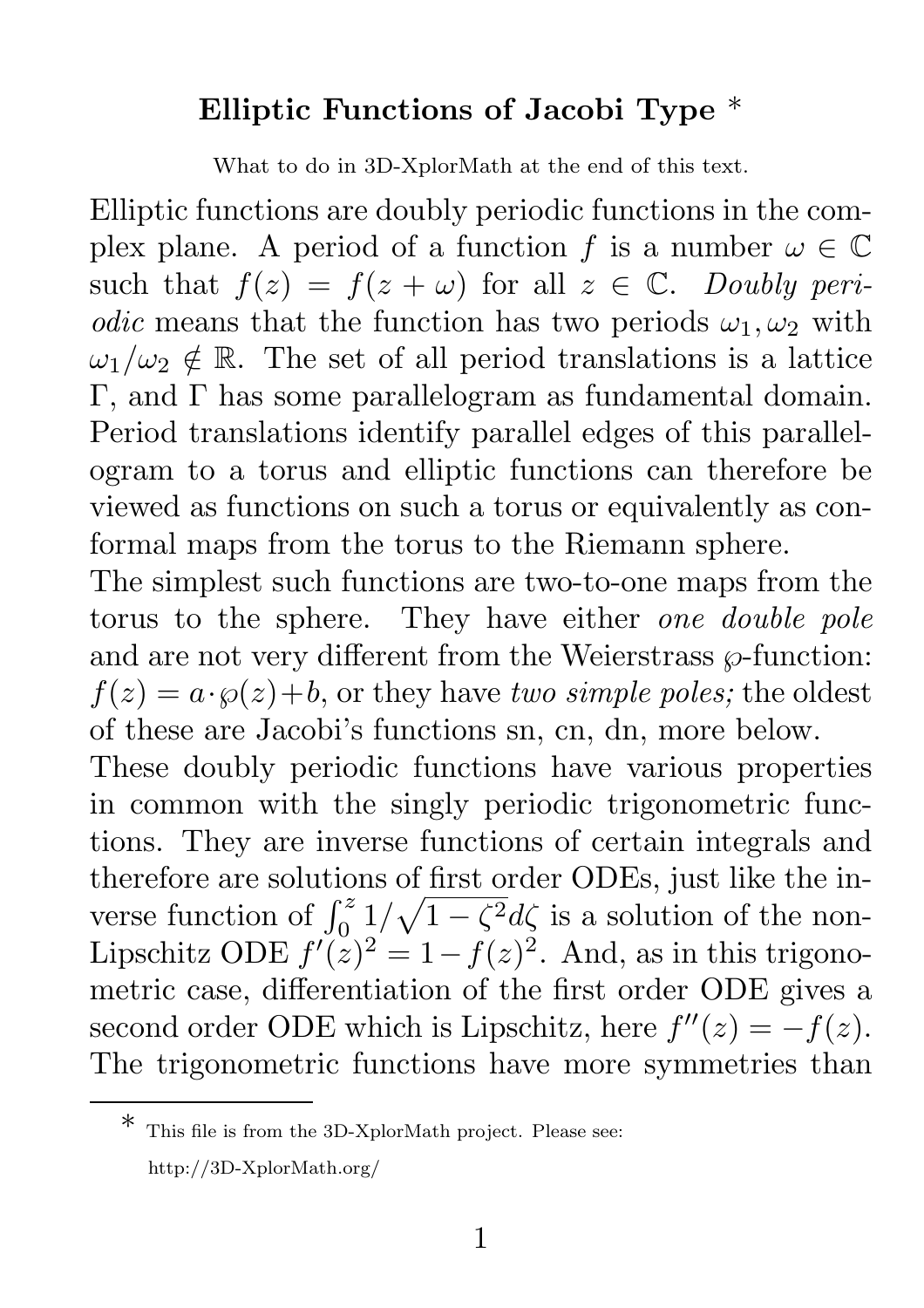their translations. These symmetries give all values from the values on  $[0, \pi/2] \times \mathbf{i} \cdot \mathbb{R}$ . For the two-to-one elliptic functions all values occur already on half a torus and the further symmetries compute all these values from the values on one eighth of the torus. If the torus happens to be rectangular, it has further symmetries: reflections which are anticonformal. In this case, from the values on one sixteenth of the torus, one can obtain all other values via Möbius transformations. And, one can define interesting elliptic functions with the Riemann mapping theorem:

The rectangle in the first quadrant of the picture below is one sixteenth of a rectangular torus. The Riemann mapping theorem is used to map this rectangle to the quarter unit circle in the first quadrant of the second picture. Riemann's theorem allows to specify that three corners of the rectangle go to  $1, 0$ , i and at the 4th corner the derivative vanishes and two edges are mapped to the quarter circle:



Torus  $\frac{1}{4}$ -fundamental domain Image of  $J_D$ -function The extension of this definition to a two-to-one map from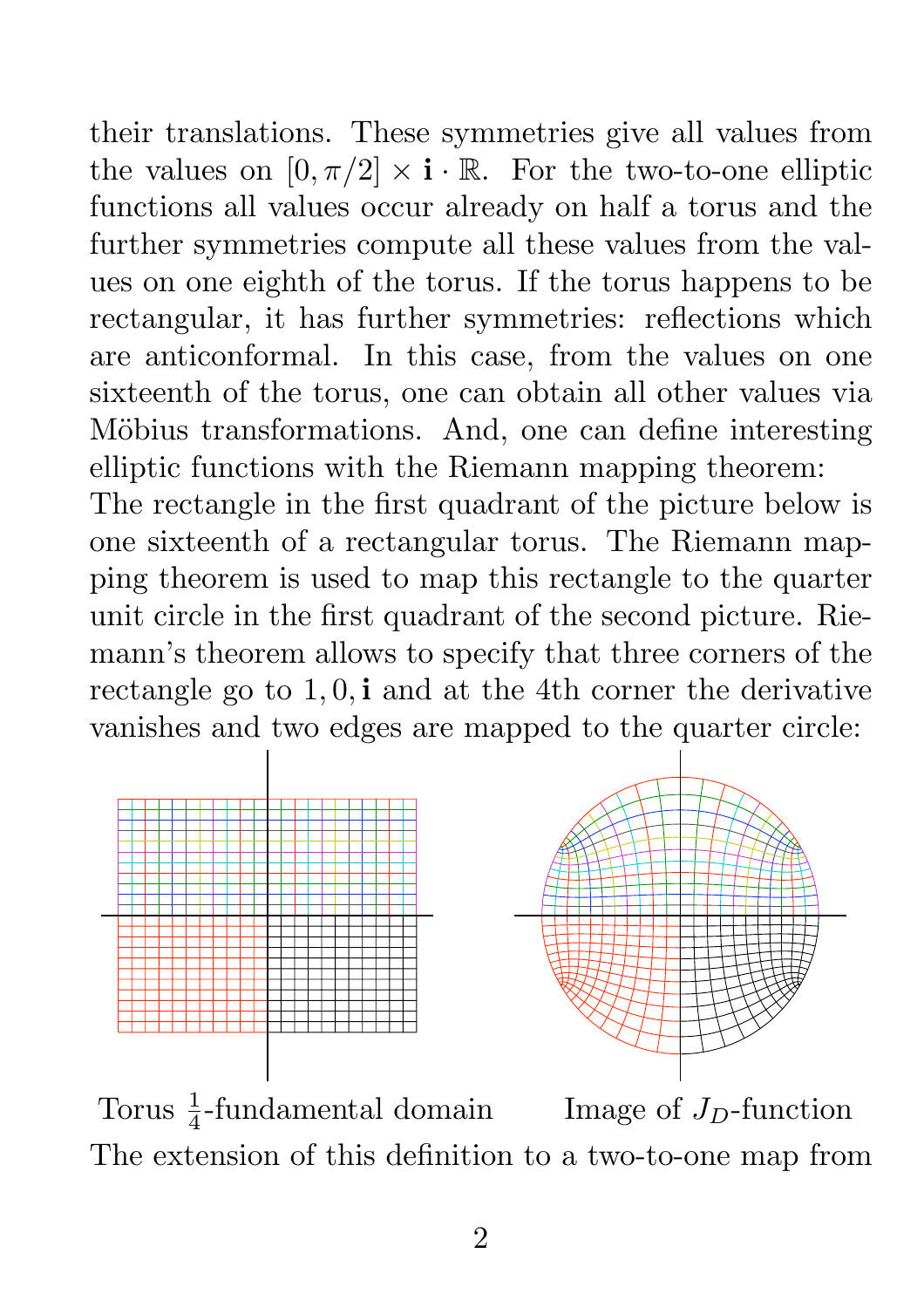the torus to the (Riemann) sphere is made possible by *Schwarz Reflection*. Its simplest version, for complex power series  $f(z) = \sum_{k=0}^{\infty} a_k z^k$  with  $a_k \in \mathbb{R}$ , says  $f(\bar{z}) = \overline{f(z)}$ . We use the next step: Instead of reflection in  $\mathbb{R}$ , reflection in any straight or circular boundary arc (in domain and range) extends the definition of the function.

While all rational functions can be obtained by rational operations from the **single** polynomial  $P(z) = z$ , one needs two elliptic functions on a given torus to obtain all others by rational operations from these. Two choices for such a second function are obtained if one maps three other vertices of the rectangle in the first quadrant to 0, 1, i on the quarter circle in the first quadrant (but always origin to origin). In each case the derivative of the map vanishes at the last corner and the 90◦ angle between adjacent edges is opened to the 180◦ angle between the image arcs:





Image of  $J_F$ -function Image of  $J_F$ - or sn-function The three functions  $J_D, J_E, J_F$  were developed in work on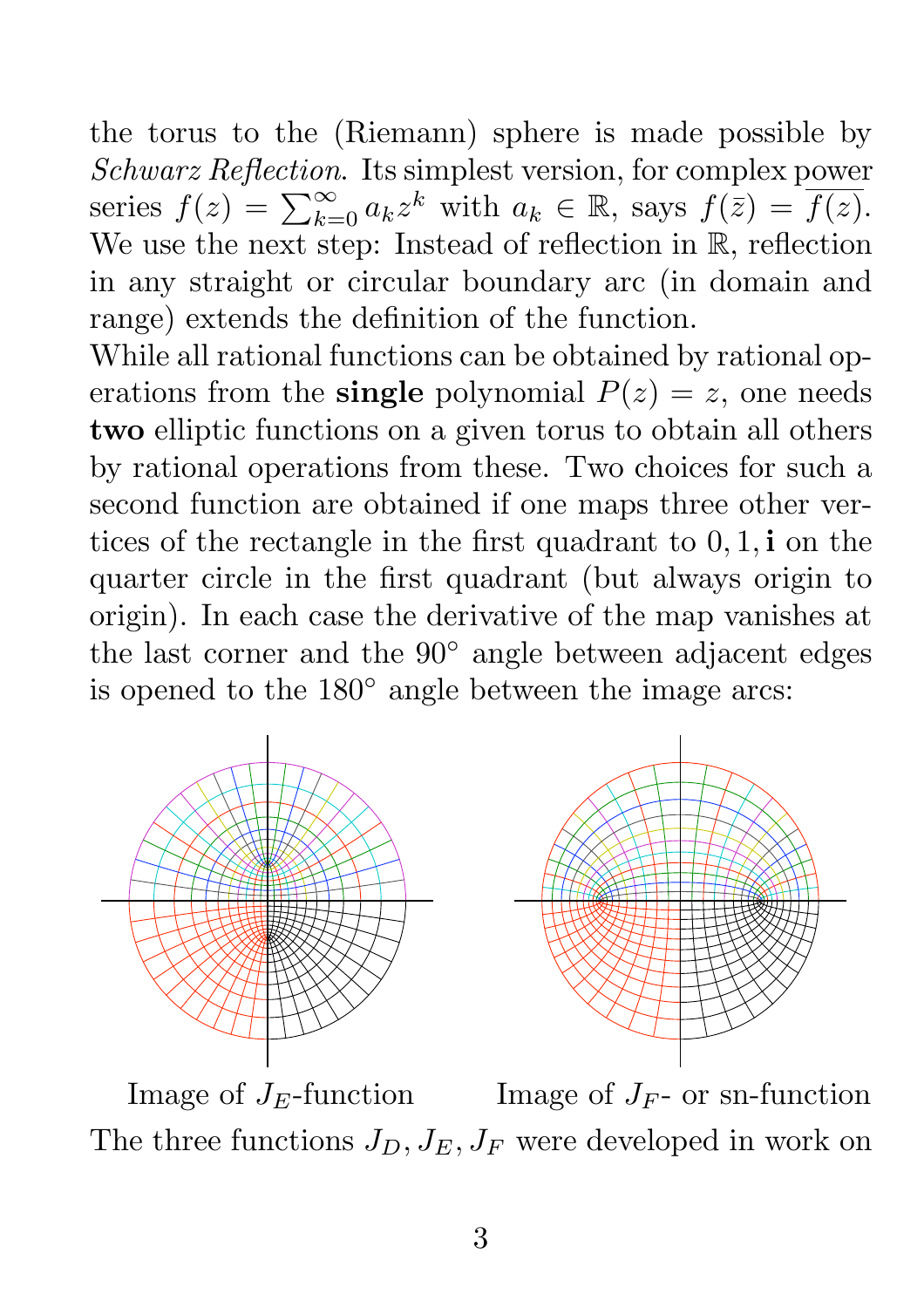minimal surfaces. In this context they have two advantages over Jacobi's sn,cn,dn:

a)  $J_D$ ,  $J_E$ ,  $J_F$  are defined on the same torus while sn,cn,dn are defined on three different tori, which are closely related, namely doubly covered by a common rectangular torus. On this larger rectangular torus Jacobi's functions are of degree 4.

b) At points  $z_1, z_2$  of the torus which are related by a symmetry of the four branch points of  $J_D$ ,  $J_E$  or  $J_F$ , the values  $J(z_1)$ ,  $J(z_2)$  are related by **isometries** of the Riemann sphere, while for sn, cn, dn the relations between the values are by more general Möbius transformations. In applications to minimal surfaces such isometric relations translate into symmetries of the minimal surface, while Möbius relations do not.

Example: On each rectangular torus we have Riemann's embedded minimal surface and its conjugate; the Gauss map of these surfaces is the geometrically normalized Weierstrass  $\wp$ -function (denoted  $\wp_q$ ), not the original  $\wp$ -function. We have  $\wp_q = J_E \cdot J_F$ . If  $\sigma$  is a 180° rotation around a midpoint between the double zero and double pole of  $\wp_g$ , then  $\wp_q(\sigma(z)) = -1/\wp_q(z)$ .

Jacobi's sn-function and our  $J_F$ -function (on rectangular tori) are very closely related:

The branch values of sn are  $\{\pm 1, \pm k\}$ , modul  $m = k^2$ . The branch values of  $J_F$  are  $\{\pm F, \pm F^{-1}\}, F := \sqrt{k}$ . The fundamental domain of sn is such that  $sn'(0) = 1$ . The fundamental domain of  $J_F$  is such that  $J'_F(0) = \frac{2}{F+1/F}$ .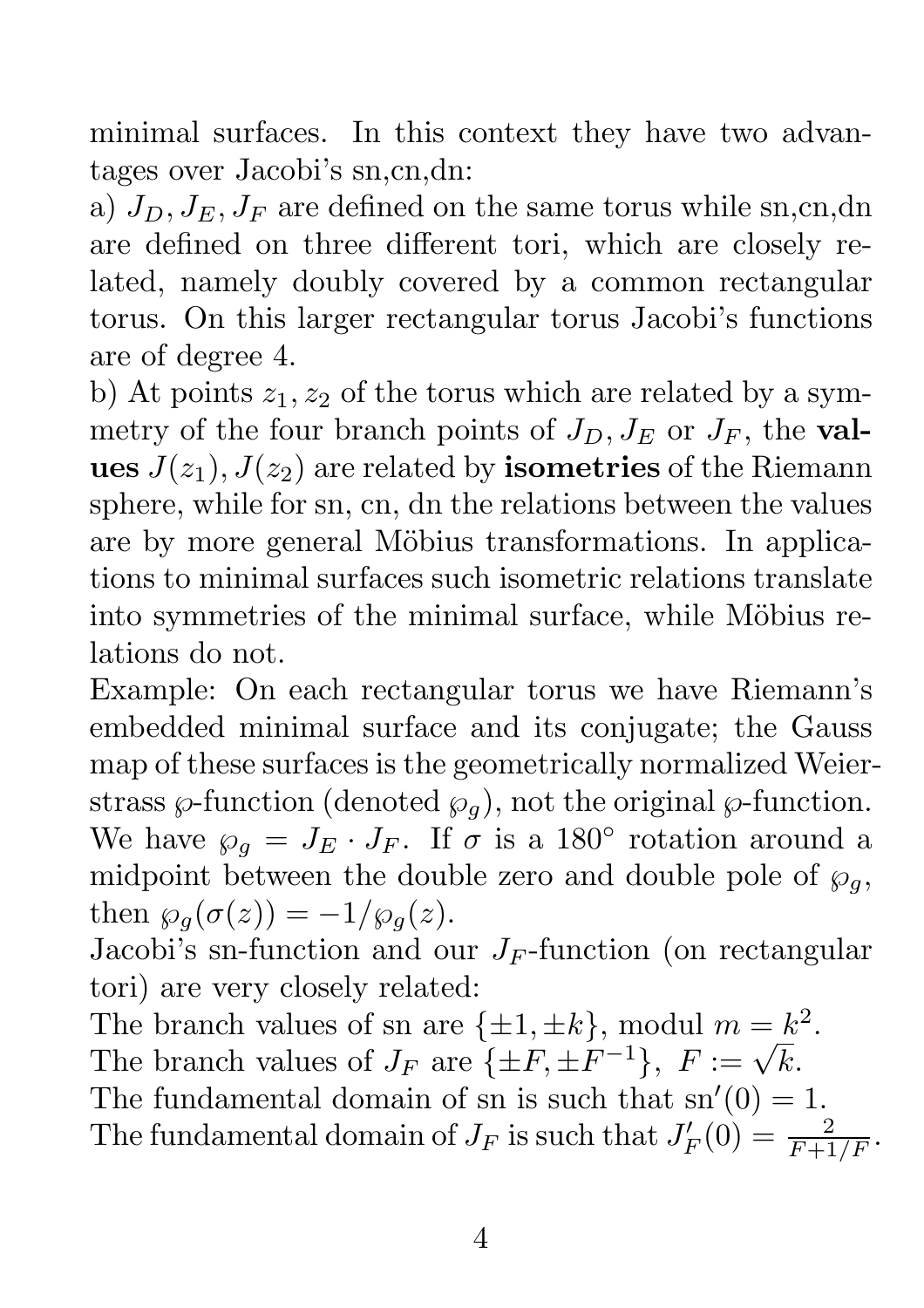The function dn is also defined on a rectangular torus and has real branch values  $\{\pm 1, \pm \sqrt{1-k^2}\}.$ 

The function cn is not defined on a rectangular torus.

 $cn(0), dn(0) \neq 0, cn'(0) = 0, dn'(0) = 0.$ 

On non-rectangular tori we cannot define Jacobi type elliptic functions by the Riemann mapping theorem.

In *Symmetries of Elliptic Functions* we construct them with a more abstract tool: One can rotate any parallelogram torus by 180◦ around any of its points. This symmetry has four fixed points which are the vertices of a parallelogram with half the edgelength as the fundamental domain of the torus.

*The quotient by such a symmetry is a conformal sphere!*

The uniformization theorem of complex analysis states that every conformal sphere is biholomorphic to the Riemann sphere. Therefore we can make the quotient map into a function by specifying three points on the torus and call their images on the Riemann sphere  $0, 1, \infty$ . Example:



Torus  $\frac{1}{4}$ -fundamental domain Image of  $J_D$ -function

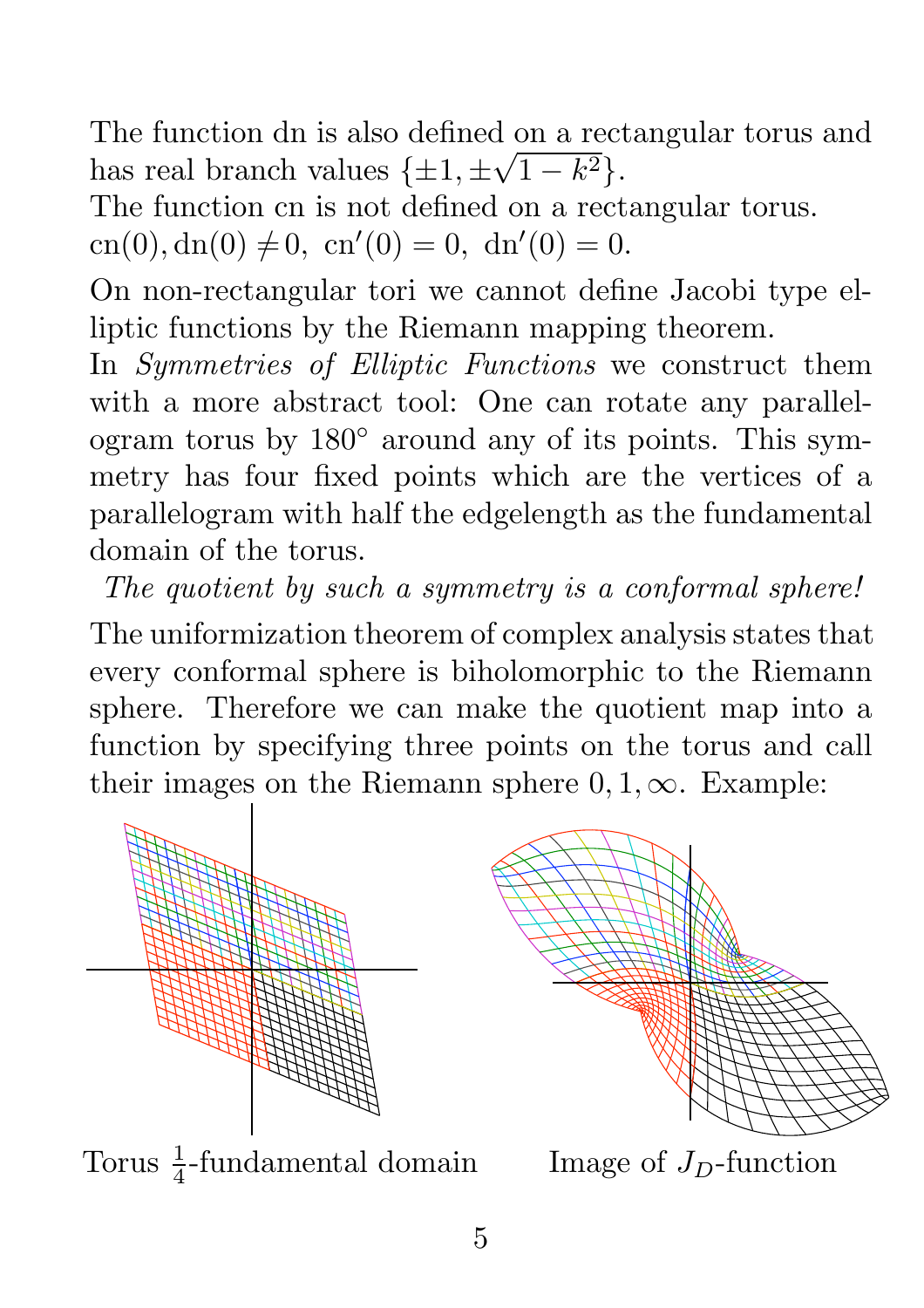180 $\degree$  rotation of the torus around the edge midpoints of the quarter domain and the corresponding  $180°$  Möbius rotations extend the shown portion to a two-to-one conformal map from the torus to the sphere.

Our computation of these images uses the ODE. We scaled the function so that its branch values are  $\{\pm B, \pm B^{-1}\}.$ Our three Jacobi type functions  $J_D$ ,  $J_E$ ,  $J_F$  satisfy the ODE:

$$
(J')^{2} = J'(0)^{2} \cdot (J^{4} - (B^{2} + B^{-2}) \cdot J^{2} + 1).
$$

The two functions on both sides of the equality sign agree because they have the same zeros and poles, hence are proportional, and  $J'(0)^2$  is the correct proportionality factor. Differentiation of this ODE and cancellation of  $2J'$ give the more harmless 2nd order nonlinear ODE (which is needed because Runge-Kutta cannot integrate the 1st order ODE in the vicinity of the zeros of the right side, called the branch values of  $J$ :

$$
J'' = J'(0)^2 \cdot (2J^2 - (B^2 + B^{-2})) \cdot J.
$$

These equations can be used for  $J_D$ ,  $J_E$ ,  $J_F$ . To be on the same torus one has to transform the branch values as:

$$
E = \frac{D-1}{D+1}, \ F = \mathbf{i} \cdot \frac{D-\mathbf{i}}{D+\mathbf{i}}, \ F = -\frac{E-\mathbf{i}}{E+\mathbf{i}},
$$

and to use the same scale for the fundamental domain:

$$
J'_D(0) = 1
$$
,  $J'_E(0) = \frac{D - 1/D}{2i}$ ,  $J'_F(0) = \frac{D + 1/D}{2}$ .